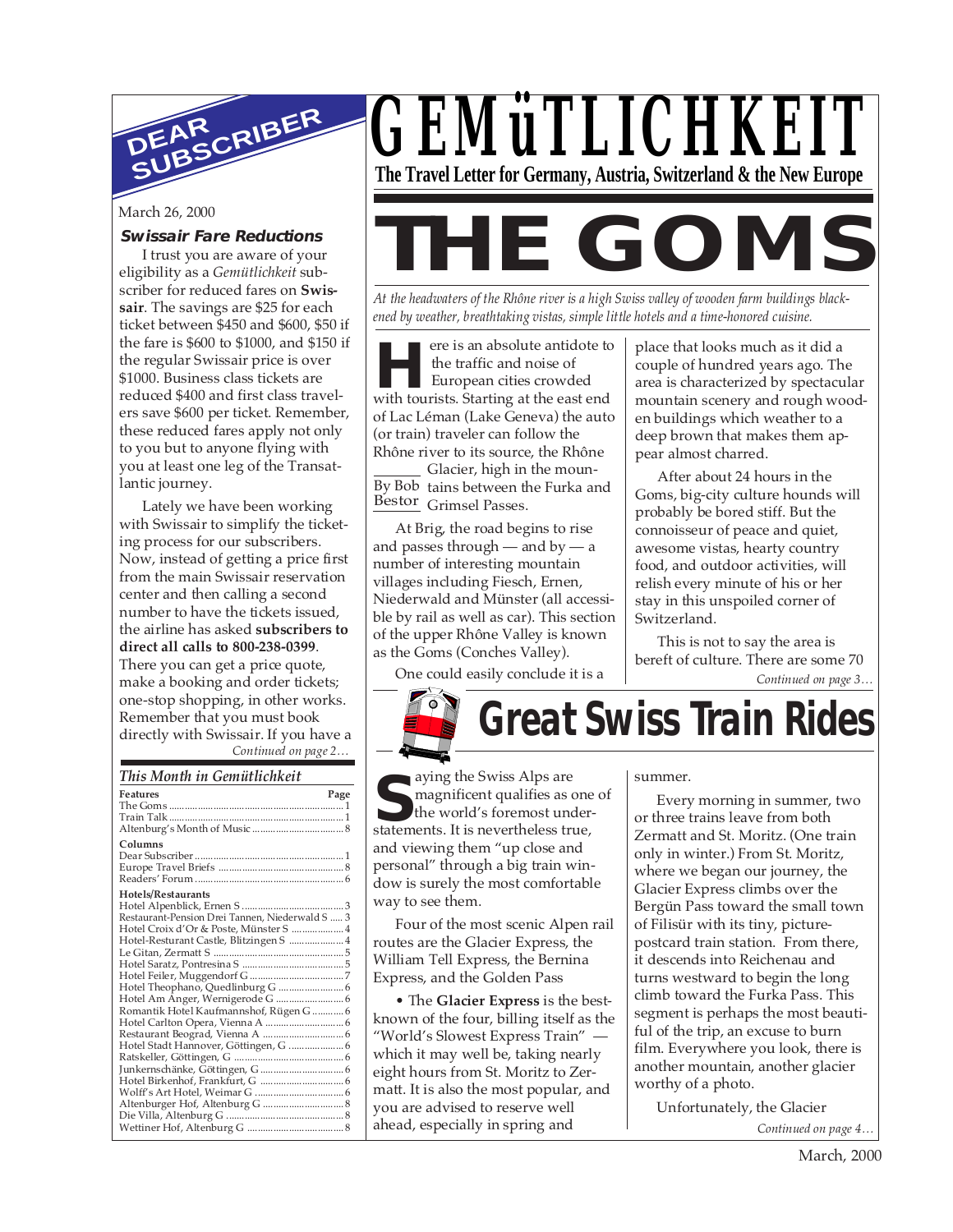#### *DEAR SUBSCRIBER Continued from page 1*

problem or a question, you can always call us at 800-521-6722.

#### **Tipping**

One of the mysteries of travel in Germany, Austria and Switzerland is tipping — when and how much. No doubt you've heard or read the general rule that goes something like... since service in already included in the price of the meal, you simply "round up" to the nearest mark, franc or schilling.

On your bill or on the menu look for the phrase *Bedienung und Mehrwertsteuer inklusiv*. It means service and tax are included and that your waiter has been paid to serve you. This is different than in the U.S. where servers are paid at or near the minimum wage and rely on tips for the bulk of their income.

So how about this "round up" business? If you're talking about a couple of coffees, beers or a light snack it's probably o.k., but after a meal in a good restaurant such a practice will get you some strange looks — at the very least.

In the U.S. a tip is payment for service. In Europe it's more of a gift for good or special service, and if your waiter has done a good job he or she expects more than just the "round up."

My own practice is 5% to 15%, depending on quality of the service. If it's downright bad or rude I don't

have a problem leaving no tip at all; the waiter was paid to do his job, did it poorly and thus deserves nothing extra from me.

Let's say your check is 86 DM and service was bad. Take your change and put it in your pocket. For average service, pay with a 100 DM bill and say *neunzig* or "90." You get 10 DM in return and the waiter gets an extra 4 DM. For top service give the 100 DM bill and say *Stimmt so*, which means something like "it's right" or "we're square." Don't leave a tip on the table, give it directly to the waiter.

I feel on much less solid ground when it comes to hotels. If a belllman or, in smaller hotels, a general handyman or lower level employee helps me with bags I tip the equivalent of about \$1 per bag. If it's the manager, owner or front desk person who escorts me to my room after check-in and helps with the bags, I don't tip at all.

How about services provided by other hotel employees? If you've stayed in the hotel for two or three days or longer, and the service was very good, you may want to consider leaving a tip for the staff that could be as much as 5% to 10% of the total bill. I know most Americans don't do that but it's a way of being remembered on your next visit.

Actually, I'm totally in the dark on tipping hotel employees and would like to hear your thoughts. What do you do?

#### **From the desktop**

• Travel guru **Arthur Frommer** says he won't put any more information about Austria on his website until the Austrian government is rid of Jörg Haider's far right party. I'll be a lot more impressed when he says he's through publishing his travel books on Austria, Vienna and the Danube Valley. Until then, it's a grandstand play.

• Hang on you folks planning to visit the big **Hanover Expo2000** this summer, our Nick Selby spent a few days there earlier this month and we'll have his report in next month's issue. What we can say now is that most accommodations are to be found in private homes. The hotel situation in Hanover has never been good and those that are there have been booked for many months.

• Subscriber Charlotte Olstead sends us a copy of a letter received from the **Austrian National Tourist Office** in New York which asks for a contribution of \$3 to cover the shipping and handling costs of sending her promotional materials.-RHB

#### **Notes for Readers**

• Foreign currency prices are converted to U.S. dollars at the exchange rate in effect at the time of publication.

• Hotel prices listed are for one night. Discounts are often available for longer stays.

• All hotel prices include breakfast unless otherwise noted.

• Local European telephone area codes carry the "0" required for in-country dialing. To phone establishments from outside the country, such as from the USA, do not dial the first "0".

| <i><b>GEMüTLICHKEIT</b></i><br>Vol. 14, No. 3                                                                                                                                                                                                                                                                                                                               |                                                                                                                                                      | <b>HOTEL RESTAURANT RATING KEY</b>                                                                                        |                                                        |                                                                                                                  |                                                                            |
|-----------------------------------------------------------------------------------------------------------------------------------------------------------------------------------------------------------------------------------------------------------------------------------------------------------------------------------------------------------------------------|------------------------------------------------------------------------------------------------------------------------------------------------------|---------------------------------------------------------------------------------------------------------------------------|--------------------------------------------------------|------------------------------------------------------------------------------------------------------------------|----------------------------------------------------------------------------|
| March, 2000<br>The Travel Letter for Germany, Austria, Switzerland & the New Europe                                                                                                                                                                                                                                                                                         |                                                                                                                                                      | <b>Rating Scale</b><br>Excellent                                                                                          | Scale<br>$16 - 20$                                     | <b>Restaurant Criteria</b><br>Food                                                                               | 65%                                                                        |
| Publishers:<br>Editor:<br>Contributors:                                                                                                                                                                                                                                                                                                                                     | Robert H. & Elizabeth S. Bestor<br>Robert H. Bestor<br>C. Fischer, R. Holliday,<br>Nikki Goth Itoi, Nick Selby                                       | Above Average<br>Average<br>Adequate<br>Unacceptable                                                                      | $12 - 15$<br>$8 - 11$<br>$4 -$<br>$\Omega$<br>-3<br>÷. | <b>Service</b><br>Atmosphere                                                                                     | 20%<br>15%                                                                 |
| Web Master:<br><b>Consulting Editor:</b><br><b>Subscription Dept:</b><br>Gemütlichkeit (ISSN 10431756) is published monthly by UpCountry Publish-<br>ing, 288 Ridge Road, Ashland OR 97520. TOLL FREE: 1-800/521-6722 or 541/<br>488-8462, fax: 541/488-8468, e-mail gemut@mind.net. Web site:<br>www.gemut.com. Subscriptions are \$67 per year for 12 issues. While every | Paul T. Merschdorf<br>Thomas P. Bestor<br>Andy Bestor, K. Steffans                                                                                   | <b>Hotel Rating Criteria</b><br>People/Service<br>Location/Setting<br>Guestrooms<br>Public rooms<br>Facilities/Restaurant | 30%<br>15%<br>30%<br>5%<br>20%                         | <b>Value Rating</b><br>Outstanding Value<br>Very Good Value<br>Average Value<br>Below Average Value<br>A Rip-Off | Scale<br>$17 - 20$<br>$12 - 16$<br>11<br>9 -<br>$5 - 8$<br>Δ<br>$\Omega$ - |
| effort is made to provide correct information in this publication, the publishers<br>can make no quarantees regarding accuracy.<br><b>POSTMASTER: SEND ADDRESS CHANGES TO:</b>                                                                                                                                                                                              | Special @ Designation<br>By virtue of location, decor, charm, warmth of management, or<br>combination thereof, an especially pleasant establishment. |                                                                                                                           |                                                        |                                                                                                                  |                                                                            |
| Gemütlichkeit, 288 Ridge Road., Ashland OR 97520<br>Gemütlichkeit                                                                                                                                                                                                                                                                                                           |                                                                                                                                                      | 2                                                                                                                         |                                                        |                                                                                                                  | <b>March</b> , 2000                                                        |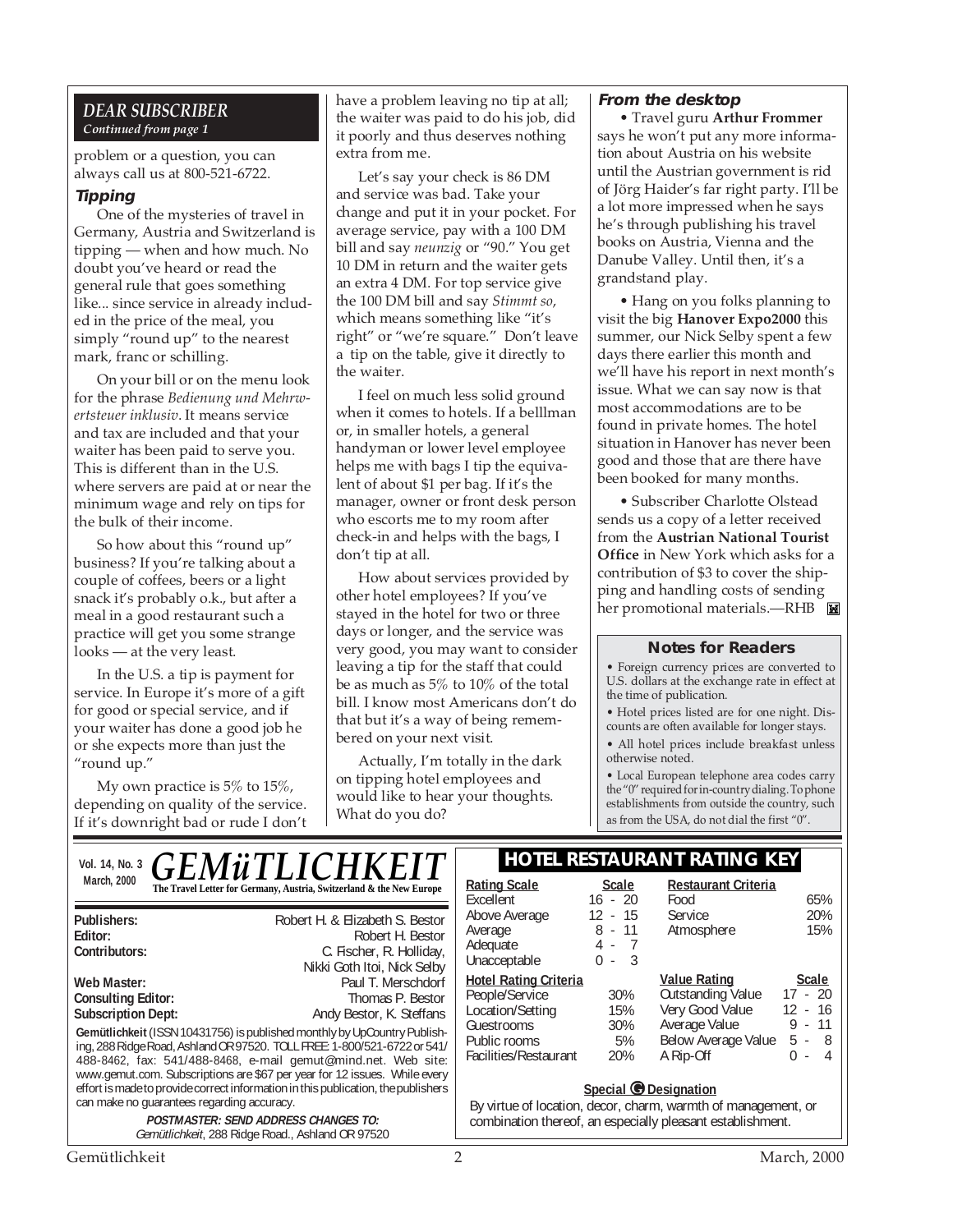#### *THE GOMS Continued from page 1*

Baroque churches with great altars and works of art, and the area's long traditions of arts and craft are very much alive. The village church at Münster, for example, which contains an elaborate altarpiece from 1509, is certainly worth a look and the Baroque Church at Reckingen is also noteworthy. The village of Ernen is internationally renowned for its annual piano and chamber music masters classes.

But it is the outdoor stuff that attracts most visitors; walking, climbing, rafting and, of course, skiing. In fact, the Goms is reputed to have Switzerland's best cross-country skiing and had the 2006 Winter Olympic Games been awarded (as they should have) to Sion, the crosscountry events would have been held here.

The regional tourist office at Fiesch says no holiday in the Goms is complete without a breakfast outing on the Fiesch-Eggishorn cable car. As the car slowly ascends the mountain, riders enjoy a generous buffet breakfast (38 Sfr./\$23). Another tourist office suggestion, witnessing the dawn from the Eggishorn, is one we'll leave to earlier risers.

Auto travelers will find one of Switzerland's great views from Gletsch at the valley's end. From the bend in the road to the Furka Pass, at the Belvedere Hotel, one can see not only the Rhône Glacier but views of the Bernese and Valais Alps.

If you plan a short stay, there are many hotels from which to choose, most of them simple but charming in the way that is unique to small Swiss mountain hotels. For longer visits, you might want to pick from among the hundreds of private chalet and apartment rentals available in every village. Prices for these range from 30 Sfr. to 130 Sfr. (\$18-\$78) per day depending upon season and the number of persons accommodated. Some have a minimum stay requirement of only three days. Contact the Goms Tourist Office (see box above.)

#### **Goms Info Highway distance from Fiesch to:** Geneva 228 km/143 miles<br>Lugano 141 km/88 miles Lugano 141 km/88 miles<br>Milan 219 km/137 miles Milan 219 km/137 miles<br>Montreux 137 km/86 miles Montreux 137 km/86 miles<br>Munich 430 km/269 miles Munich 430 km/269 miles<br>Zürich 170 km/106 miles  $170 \text{ km} / 106 \text{ miles}$ **Rail times from Fiesch to:**<br>Geneva 3 ho Geneva 3 hours, 10 minutes<br>Lugano 3 hours, 15 minutes Lugano 3 hours, 15 minutes 2 hours, 40 minutes Montreux<br>Munich Munich 9 hours, 15 minutes<br>
Zürich 3 hours. 15 minutes 3 hours, 15 minutes **Tourist Information:** Goms Tourismus, CH-3984, tel. +41/027/970 1070, fax 970



1075, email: tourismus, Web: www.goms.ch

Hotel Alpenblick

Typical Swiss mountain hotel; unpretentious but tidy and comfortable. The four story building is chalet style in the characteristic dark wood with red shutters and flower bedecked balconies. Framing the rock-edged entrance is a canopy of climbing roses and at one side of the building is a covered terrace for fine weather dining when the restaurant moves outdoors.

Guestrooms are plain, assuming you ascribe that term to wood paneled walls and ceilings, and most are furnished with a small couch, a table, a couple of chairs and a tiny TV. Many offer terraces with fine mountain views. Bathrooms in some cases are cramped but adequate and have heated towel bars. Room Number 6 is a pleasant corner double and Number 3 is also on a corner but has a very small bathroom.

We received a warm and gracious welcome at the Alpenblick.

With the recent strength in the dollar, one can now find some true bargains in Switzerland. This is one of them.

**Daily rates:** Singles 60 to 66 Sfr. (\$36- \$40), doubles 116-136 (\$69-\$81). Half board 28 Sfr, (\$17) per day, minimum three days.

**Contact:** Hotel Alpenblick, CH-3995 Ernen, tel. 41/027/9711537, fax 9714374, email: alpenblickernen@dplanet.ch, proprietor: Fam. Imboden

**Rating:** Quality 11/20, Value 15/20

Restaurant-Pension Drei Tannen

Allow your stomach to choose a place to stay in the Goms and it will likely be the Drei Tannen in Niederwald. While huge snow flakes silently drifted down outside, we stoked up on a lunch of air-dried meats, fondue and red wine in this rustic little pub.

For Americans, fondue has almost become a travel cliché. If you find it served during the summer months, you're probably in a heavily touristed part of the country. For the Swiss, fondue is a cold weather dish and they're not comfortable eating it *or* serving it out of season. Don't ask for it during that time of year at the Drei Tannen.

Cliché or not, on a cold day in a cozy mountain restaurant, done the right way with the best ingredients, it's heaven.

Ours was served with bread cubes and small potatoes boiled in their jackets. Sour gherkins, marblesized onions and quartered cherry tomatoes came with the air-dried meat. A Rhône Valley Pinot Noir, 1997 Uvrier from near Sion, completed an uncomplicated but delicious and memorable meal.

We weren't alone in our assessment, the place was full of locals. Our server knew everyone but us.

Upstairs are three or four very pleasant sleeping rooms with private toilet and shower.

Niederwald is a delightful little hamlet, birthplace of Cäsar Ritz of Ritz hotel fame, and the Drei Tannen is another outstanding value.

**Daily Rates:** Singles 55 Sfr. (#33), doubles 110 Sfr. (\$66) **Contact:** Restaurant-Pension Drei Tannen, CH-3981 Niederwald, tel./ fax +41/027/9711173. Proprietor:

*Continued on page 4…*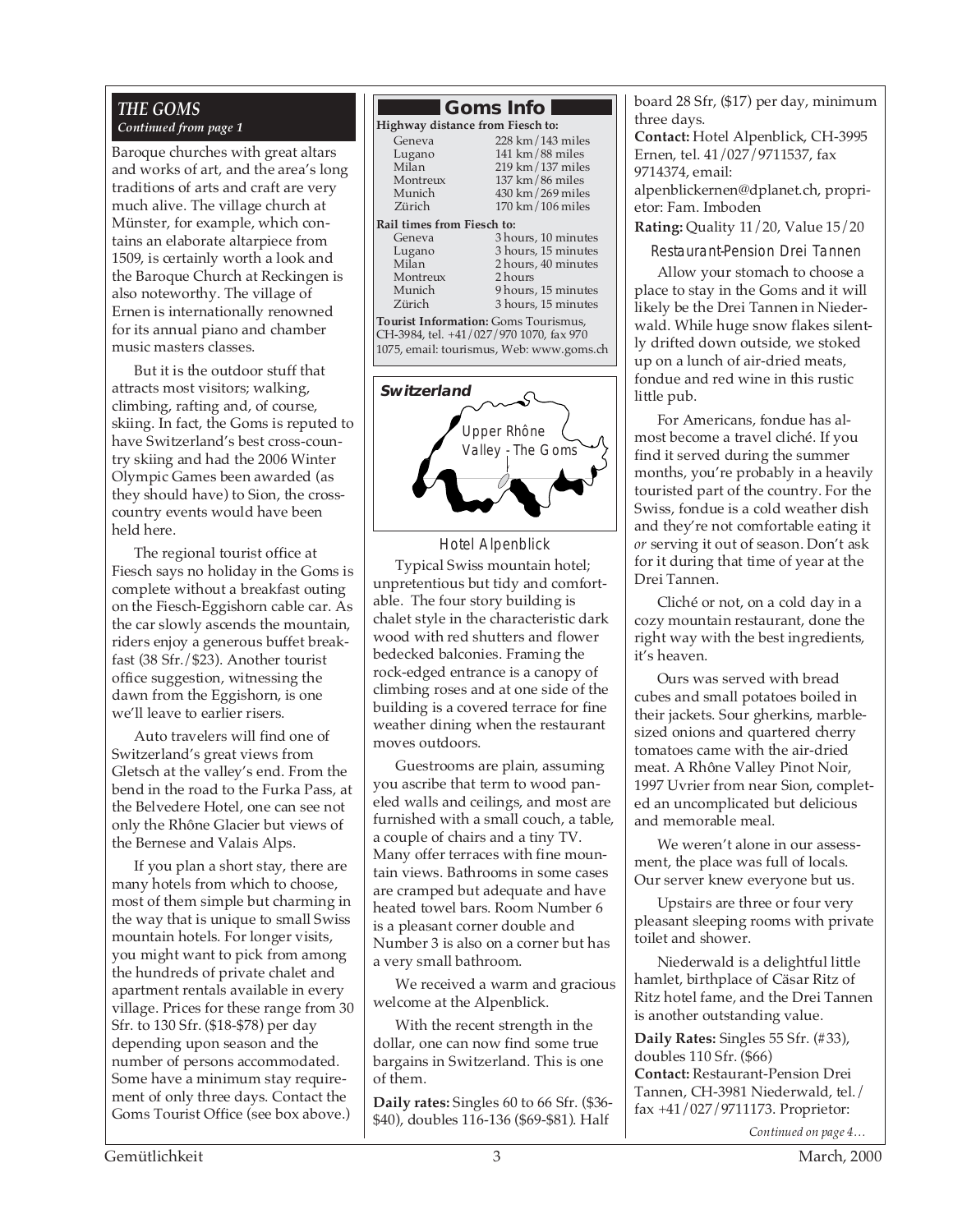#### *THE GOMS Continued from page 3*

Fam. H. Wirthner-Volken **Hotel Rating:** Quality 10/20, Value 15/20 **Rest. Rating:** Quality 14/20, Value 15/20

Hotel Croix d'Or & Poste

Münster (pop. 417) is considered the main village of the Upper Rhône Valley and is thought to be named after a medieval Benedictine monastery. It is home to a hotel of considerable charm, the Croix d'Or & Poste, whose rooms are crowded with *objet d'art* and antiques. EDITOR'<sup>S</sup> **CHOICE** 

The hotel was built in 1620 for the local bishop, and its current owner, Simon Aellig, can show you a guest register with such names as Goethe (1779), the German writer and philosopher; Edward Whymper (1865-1870), the first to climb the Matterhorn; and Pope Pius XI, a guest in 1897.

The hotel's interior is a complex mix of styles from mountain rustic to Louis -the-whatever. One dining room has dark wood wainscoting and chandeliers fashioned from a wagon wheel, while another has striped wallpaper, thick burgundy draperies and high-backed white wood frame chairs with flowery red velvet upholstery.

The public rooms seem to be a series of snug, antique-furnished little nooks. In one, a fire burns throughout the day.

Guestrooms are like the public spaces — varied; no two are alike. Number 24, for example, is decorated in the French Provincial style. On the other hand, Number 35, is typically Swiss with lots of wood.

The rooms are consistently comfortable and well-equipped.

Travelers with no more than a passing interest in antiques will want to browse the hotel's public rooms or ask Herr Aellig for a guided tour. Among the items we noted was a bible from 1634 and a cabinet containing Rosenthal china from 1890.

Given it's price, location, facilities, charm and warmth of welcome, the Poste gets our unqualified recommendation.

Mu (\$37-\$41), doubles 124 to 170 Sfr. **Daily Rates:** Singles 62 to 68 Sfr. (\$75-\$102)

**Contact:** Croix d'Or et Poste, CH-3985 Münster VS, tel. +41/027/974- 1515, fax 9741516. Proprietor: Simon and Ruth Aellig-Bumann. **Rating:** Quality 14/20, Value 15/20

Hotel-Restaurant Castle

More modern accommodations are available at the nine-year-old Hotel Restaurant Castle high above the main road in Blitzingen with commanding views of the valley.

Though it calls itself a hotel, the Castle is mostly privately-owned condominiums that can be rented by the night or on a weekly basis. We reported on the property (June, 1992) shortly after it was built.

Unlike the other accommodations reviewed here, the Castle has the facilities of a four-star resort hotel; pool, spa, steam bath and an exercise room. Since all quarters were built as apartments, they are more spacious and homey than most hotel rooms.

A *Gemütlichkeit* subscriber and veteran of 30 consecutive Oktoberfests, **Jeff Durkota**, owns one of the apartments, B-21. It has two bedrooms, two baths, a living room, kitchen and both front and rear balconies with outstanding mountain and valley views.

This four-person "King Suite" rents for from 960 to 1600 Sfr. (\$575- \$960) per week, depending on the season. Interested parties can rent through the hotel or, for perhaps a slightly better price, contact Mr. Durkota directly at 717-299-6541 or 717-656-6517 (evenings).

**Daily Rates:** Junior Suite 128 to 175 Sfr. (\$77-\$105) single and 204 to 276 Sfr. (\$122-\$165) double; Castle Suite 145 to 150 Sfr. (\$87-\$90) single and 230 to 290 (\$138-\$174) double; King Suite for four persons 500 to 640 Sfr. (\$299-\$383). There are substantial discounts to these rates for stays of seven days.

**Contact:** Hotel Restaurant Castle, CH-3981 Blitzingen, tel. +41/027/970 17 00, fax 027 970 1770, email: hotel.castle@rhone.ch 17 70. Web:

www.net4u.ch/castle. Proprietors: Peter and Brigitte Gschwendtner **Rating:** Quality 13/20, Value 12/20

Apartment/Chalet Rental

The Goms region tourist office in Fiesch maintains a list and booking service for dozens of holiday accommodations. A government agency rates them in four categories: first class, medium class, standard class and basic class. The top category is required to have furnishings "as good as new," bath facilities for every four persons; dishwasher; separate laundry room; reserved parking; balcony, terrace or lawn with furniture; radio; TV; telephone; no bunk beds; kitchen with dining table; living room that does not double as a sleeping accommodation; and a swimming pool on the property. The remaining categories have correspondingly fewer of these amenities.

Prices for the two leading classifications range from about 30 to 130 Sfr. (\$18 to \$78) per day. Many rentals can be seen on the Goms website at www.goms.ch/tour1.html. There, for example, you'll find the rental of Firmin Bortis, a two-family chalet in Fiesch renting for from 60 to 80 Sfr. (\$36-\$48) per day, not including cleaning charges and local taxes. Some accommodations can be booked via the Internet, or you can contact the tourist office and request the *Chalet, Ferienwohnungen* brochure: Goms Tourismus, CH 3984 Fiesch, tel. +41/027/970 10 70, fax 970 10 75, email tourismus@goms.ch.  $\mathbb{M}$ 

*TRAIN TALK Continued from page 1*

Express uses the Furka Tunnel, thus missing some of the best scenery in the region. In winter this is a moot point: the pass is closed and the tunnel is your only option — whether you're in a train or a car.

After the tunnel, the train descends into the Rhône valley. While the vistas on this descent are perhaps not as breathtaking as those on the first part of the trip, they're no excuse to put away the camera and pick up your book, either. The val-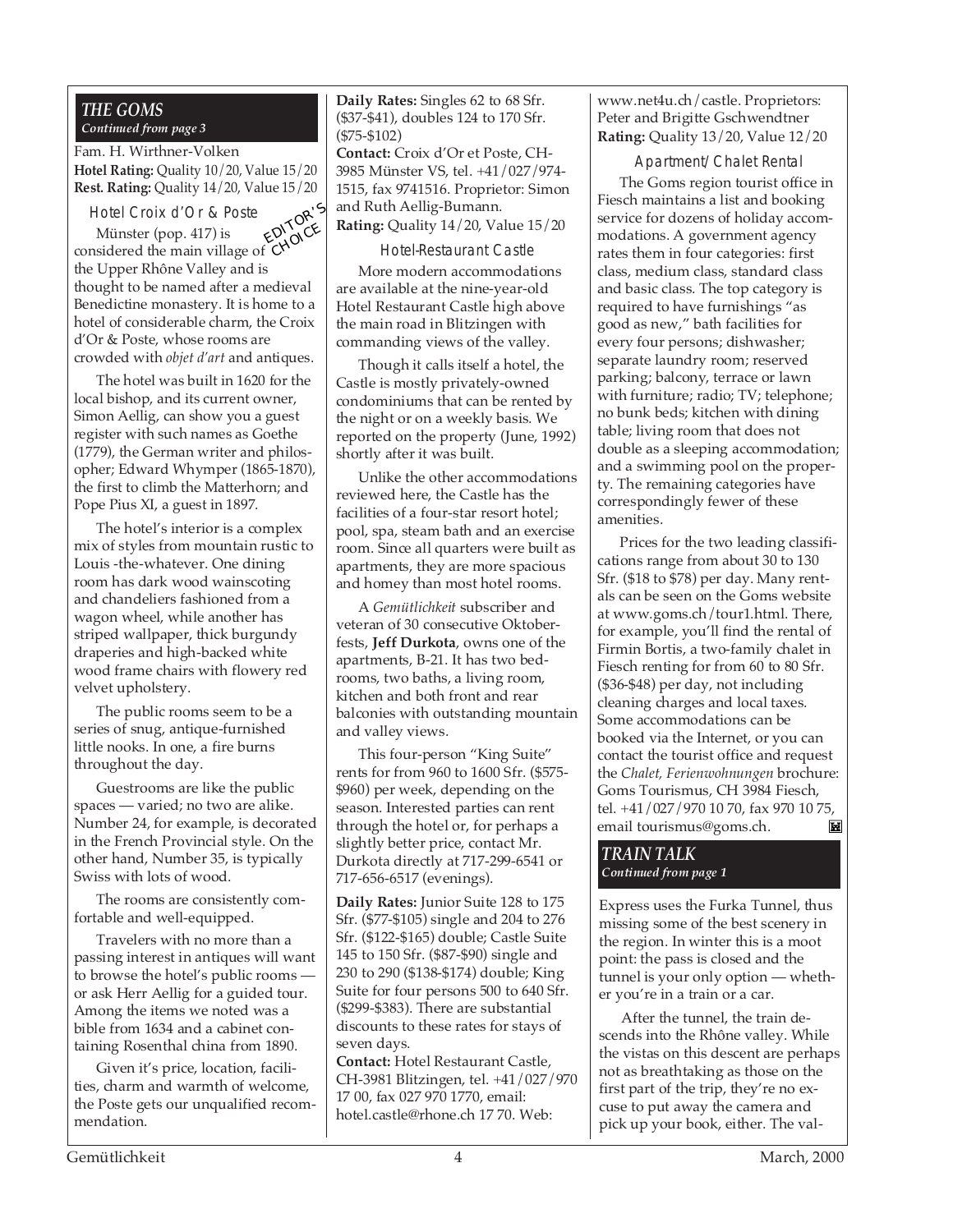leys widen and become flatter as the train heads toward Brig and passes through a series of small towns. Outside, the Rhône rushes past castles, its path diverted only by great boulders covered by a heavy layer of snow, courtesy of the previous day's winter storm.

At Brig, the train leaves the valley and turns south, climbing to its terminus. The best views on this segment await you at Zermatt, where the Matterhorn rises above the village.

The dining car on the Glacier Express is better than most. The service is good and the car itself is comfortable. The food, while above the average of meals served in moving vehicles, shows the limitations of a small kitchen. Lunch is about \$40 You might opt to bring a picnic lunch.

Drinks are served in the special Glacier Express "leaning" glass. Its base is tilted to compensate for the steep grades and winding bends, to prevent spilling. The glasses, of course, are sold as souvenirs.

#### **The Best of the Rest**

• The **Bernina Express** travels from Tirano on the Italian-Swiss border to Chur via St. Moritz, or vice versa. While this trip is only half as long as the Glacier Express, it is its equal in scenery. From Tirano at 1400 feet, the train climbs quickly to the Bernina pass at 7500 feet, past Lake Poschiavo and Lake Bianco.

The first town after Tirano is Brusio. Here you climb the famed circular trestle and begin a long series of switchbacks up the mountain, through many tunnels and along narrow ledges cut into thicklyforested terrain. The view back down the valley at sunset — steep mountains rising up either side and the last glint of light shining off Lake Poschiavo — is itself worth the ticket price.

As we climbed above treeline into the glacier region, the landscape became more foreboding, white with a fresh layer of snow piled into high drifts by a strong wind. From time to time, the train would explode

through these drifts and the snow would blow past the sides of the trains, obscuring the view momentarily and allowing for a little romantic fantasizing about murder on trains stuck in the Alps.

On the other side of the pass the train descends the steepest grade in Europe served by a non-cogwheel train and passes several ski areas before pulling into the station in St. Moritz. From there, the train follows the same route as the Glacier Express until Reichenau where it turns east toward Chur.

• The **William Tell Express** links German-speaking central Switzerland with Ticino, the Italian-speaking canton. The route begins at Lucerne aboard a paddle-wheel lake steamer for a three-hour cruise and a lunch. At Flüelen, passengers board the train which proceeds through the steep ravines and cliffs of the Reuss Valley and passes through the 15kmlong Gotthard Tunnel. On the other side, as it descends, the train passes over a number of high bridges and past several charming villages.

• The **Golden Pass** links Lucerne in central Switzerland with Montreux on Lac Léman (Lake Geneva). The route is actually three speciality trains: the **Brünig Panoramic Express** between Lucerne and Interlaken; the **Salon Bleu**, Interlaken to Zweisimmen; and the **Crystal Panoramic Express** from Zweisimmen to Montreux. If you wish, you can plan a stopover for a day or so in Interlaken and take the train to the Jungfrau Joch, at 11,333 feet the highest rail station in Europe (roundtrip 159 Sfr./\$95, discounted 25% with rail pass).

#### **A Suggested Itinerary**

Some may enjoy these trains more in winter. The snow-covered scenery is spectacular and the trains will be uncrowded.

You could, for example, begin in Zermatt, staying there long enough to ride the *Gornergrat* cog railway and sample the marinated loin of lamb at **Le Gitan** (tel. +41/027/968 1940). Travel the Glacier Express on a weekday and take the first train of

the morning to St. Moritz, but bed down in nearby Pontresina (**Hotel Saratz,** Via Maistra, CH-7504 Pontresina, tel. +41/081/839 4000, fax 839 4040. email: saratz@alpineclassics.ch). Stay two nights there. On the day between, take the Bernina Express to Tirano in the morning and return in the afternoon to catch the sunset in the Poschiavo valley.

All trains include both first and second class cars. Swiss Passes and Swiss Flexipasses are honored on all trains. Reservations are required on all except on the Golden Pass. Eurail and Europasses are honored, except for the Disentis-Zermatt segment of the Glacier Express.

Seats on all four trains can be reserved in the U.S. via Rail Europe, though if you can wait to book in Europe, you will save a few dollars.

Reservation fees with Swiss Pass or Swiss Flexipass:

| Glacier Express\$14*        |  |
|-----------------------------|--|
| William Tell Express \$47** |  |
| Bernina Express \$14        |  |
|                             |  |

**\***Does not include dining car reservation of about \$40 per person which must be made in advance but not through Rail Europe. For that contact SSG, Schweizerische Speisewagen-Gesellschaft, Oberalpstrasse 2, CH-7000 Chur. Email: ssgchur@ssg.ch, tel. +41/081/252 14 25, fax: 284 52 75.

**\*\*** Includes seat reservation and lunch.

The Glacier Express is by far the most popular of these trains. Make reservations as early as two months in advance of your travel date. Second class cars are not air-conditioned but the windows do open. The panorama cars in first class are airconditioned but windows don't open. If you want your window to open, reserve a seat in the conventional first class cars.

Without a rail pass the Glacier Express is 238 Sfr. (\$143) one way and 390 Sfr. (\$234) roundtrip, first class. Second class is 147 Sfr. (\$88) one-way and 242 Sfr. (\$145) roundtrip. $\blacksquare$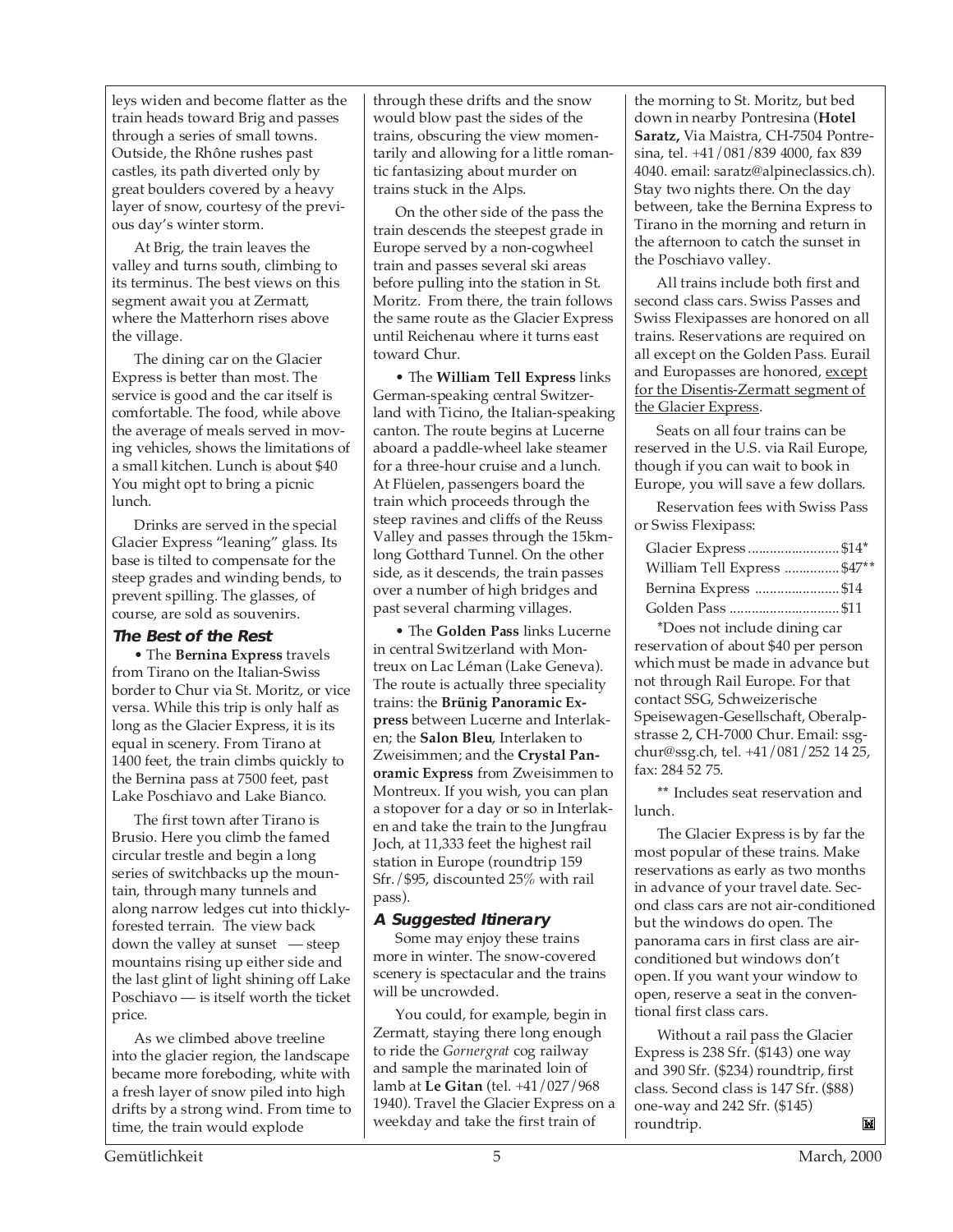### **READERS' FORUM**

#### **Germany Recommendations**

After six weeks in Germany, much of it spent in the former eastern zone, I read with particular interest your report on *A Harz Drive* in the October issue.

Indeed, Quedlinburg is a very worthwhile stop. We stayed at the **Hotel Theophano**, located right on the market square and overlooking it from our windows (Markt 13-14, 360 DM/\$180 for a double room).

Your routing evidently followed the southern rim of the Harz, whereas ours was along the northern edge of the mountains, thereby being able to include two very interesting places, the spa resort town of Bad Harzburg and the town of Wernigerode. The former has a long, treeshaded promenade, with plenty of cafes and restaurants and a stream along its edge. There are parks and concerts, a cable car to a nearby mountaintop with the ruins of an ancient castle and hiking trails and a cafe overlooking the flatlands miles away. Once back down, there are mineral baths to soothe the body. Wernigerode boasts many fine halftimbered houses, the finest of which is the 16<sup>th</sup>-century spired Rathaus. A castle, complete with terrace cafe, overlooks the town from a nearby hilltop.

From **Hotel Am Anger** (Breitestr. 92-94, 280 DM/\$140 for a double) our spacious top-floor room overlooked not only a pretty garden, but also directly across to the magnificent view of the castle, illuminated at night. A choice between Quedlinburg and Wernigerode might be difficult, but I would choose the latter if only one could be visited.

One of our most pleasant stays was on the North Sea island of Rügen, connected by a causeway to the mainland. We made the city of Bergen our headquarters for excursions to seaside resorts, such as

Sassnitz, Binz and Göhren and to the nature-reserve island of Hiddensee. One of our best of the 21 hotels we stayed at on this trip was in Bergen, where the **Romantik Hotel Kaufmannshof** offers fine accommodation and excellent meals (Bahnhofstr. 6-7, tel. +49/03838/80450, 220 DM/ \$110 for a double). Operated by Uwe Hermerschmidt and his nephew, Michael, they maintain the high standards which we have found in other hotels of the Romantik chain. Michael not only picked us up at the train station upon our arrival and delivered us there when it was time to leave, but also picked up our laundry from the local *Wäscherei* before closing time so that we would not have to return early from one of our side trips.

While in this very northeastern part of Germany, the cities of Schwerin, with its huge castle modeled after France's Chambord; Stralund, with its charming *Altstadt*; and the town of Neubrandenburg with its still-intact old city wall into which tiny houses were built; were all worthwhile stops. Everywhere the contrast between old and new, between decrepit, run-down buildings and beautifully-restored ones is striking and the amount of new construction is astounding.

We also stayed in Vienna, at the **Hotel Carlton Opera** and had dinner at the **Beograd** (Schikanedergasse 7, tel. 587 7444), where the ambience, food and live music were very enjoyable, but the air terribly smoky.

In Göttingen, we were at the *Gemütlichkeit*-recommended **Hotel Stadt Hannover** and ate one night at the **Ratskeller**. I suggest you give the latter another opportunity to redeem your report of "nice people, nice surrounding, bad food,'' as we found it to be very satisfactory in all three categories.

The same owners also operate the nearby restaurant **Junkernschänke**, a more upscale place than the Ratskeller and located in a delightful setting in a 15th century half-timbered building.

We were away from home for 108

days and not once set foot in an airplane, instead using trains for all land travel and crossing the Atlantic by ship.

> H. MARTIN EMS SAN FRANCISCO CA

#### **Win Some, Lose Some**

 I love your publication and use it often as a resource. So far, our favorite tip is the **Hotel Birkenhof** as a last stop near the Frankfurt Airport. We have stayed with Frau Frichter several times and she is always warm and helpful. The rooms in the bungalow are large and very comfortable, a good place to regroup and reorganize before the trip back. Her breakfast has to be one of the best of anywhere we have stayed in 22 years of European travel. They are a picture.

On another note, I would like to share a recent experience we have had with the **Wolff's Art Hotel**. We are visiting Weimar this summer for the first time. Since Wolff's was your hotel pick of 1997, we have been anxious to stay there. We, and the other couple travelling with us, have made various attempts to contact the hotel without results. My husband called in January and was told to fax because the reservation person was not there. I did, with no response. So, I sent a follow up fax with no response. The other couple, who live in Germany, tried to communicate by email and received, what they called a "smart-allecky" response. No commitment.

We were to stay three nights and the other couple were going to stay two, so it wasn't just for one night.

By the way, have you ever visited Marburg? It is a lovely, medieval, college town north of Frankfurt. It was not bombed during WWII, so it is original. The Grimm brothers supposedly attended college there. Esslingen, near Stuttgart, is another little surprise, I have never seen mentioned.

JUDITH THEISS SILVER LAKE OH *(Ed. Note: This is our 14th year and we haven't scratched the surface. There is much to see in Germany, Austria and Switzerland.)* $\mathbb{M}$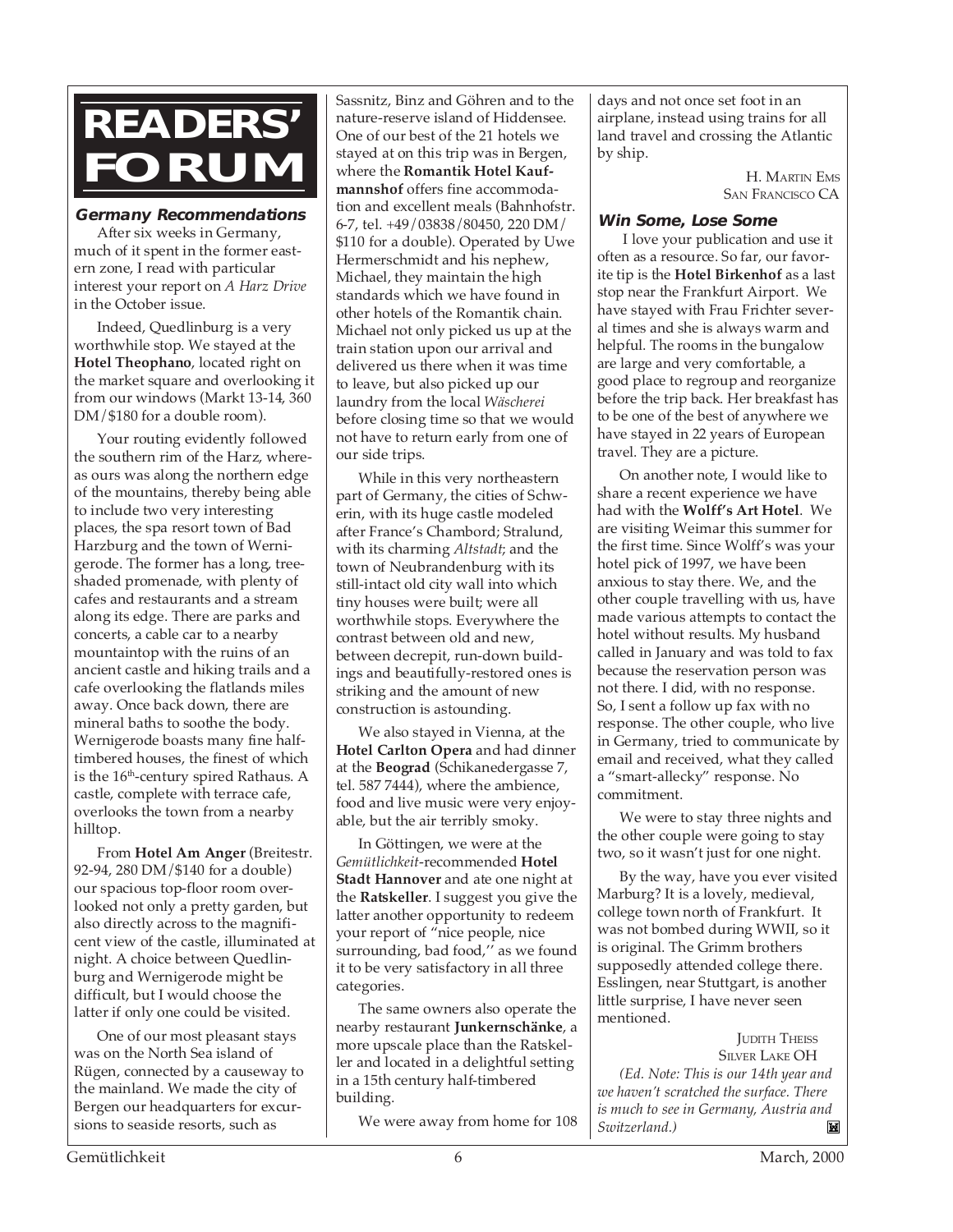

Hotel Feiler Muggendorf, Germany

*W*ould success spoil Horst Feiler? Such a question never entered our minds as we drove the lovely backroads toward the little hamlet of Muggendorf in the area of Germany known as Swiss Franconia.

Thirteen years earlier, the Feiler had been one of *Gemütlichkeit's* early discoveries — long before Karen Brown's books put it on the itinerary of thousands of U.S. travelers to Germany — and we were confident in our anticipation of a great meal and pleasant overnight. A warning sign we missed is that the hotel lost its Michelin "red" designation a few years back.

On our first visit, in 1987, we stayed in a kitchy little room with a fourposter canopied bed for about \$50 and had marvelous meals that showcased the intensely-flavored wild mushrooms personally harvested from the forest by Herr Feiler. A couple of years later we featured the Feiler in our book, the *Fifty Best Country Inns & Small City Hotels of Germany, Austria and Switzerland* (regrettably, out of print).

Our description then stands up today: "the hotel is an intriguing stone and half-timbered country cottage. The roof is red tile and window boxes burst with flowers."

"Inside is a hodge podge of fine furniture, antiques, Victorian red plush, tanks of colorful fish and a zoo of stuffed animals and birds. One of its most appealing nooks is a small, but particularly charming inner courtyard overlooked by flower-bedecked balconies and windows."

Of the restaurant and the mushrooms we said, "The dishes that these fungi become are exquisite, subtle, beautifully presented and generally indescribable."

I have a vivid recollection of Herr Feiler stopping at every table both before and after dinner. The first time

around he advised regarding menu choices and wine, and the next time he talked about his mushrooms; when and how they were gathered, and by whom. And he was there again the next morning at breakfast.

This time things were different. We arrived on a sunny Sunday afternoon and there were people everywhere; in the restaurant, in the courtyard, and at tables in various little garden niches. We were shown to a pleasant room about three floors up. There is no elevator and we hauled our own bags. (O.k., it's a three-star hotel and one doesn't always get help with the luggage.)

With our room reservation we had requested a table at dinner. It was a warm evening and we asked to be seated outdoors. A young man escorted us *through* the courtyard, past two empty tables, around a corner to the side of the building. We were shown to absolutely the worst table in the place. At that point we asked to be seated at an empty one actually *in* the courtyard and, after a few minutes, that's what happened.

We were thus pleasantly situated though the tablecloth was spotted from previous use and had not been changed. Feeling we had raised enough ruckus, we let it pass.

The four-course *Pilz*menu (89 DM/ \$45) — four small dishes featuring mushrooms — was good but the earth did not move. Another dish, Medallions of Maibock was an out-and-out loser, with a watery sauce, off-tasting mushrooms and ordinary vegetables.

Salads, usually a good measure of a kitchen's attention to detail, were indifferent; the appearance and texture of the cucumbers, for example, indicated they had been sliced hours before serving. Desserts were just o.k.

On this day, the Feiler did not merit its Michelin star and there was no sign of the owner, though we had seen him earlier in the evening.

The dinner without beverages was 195 DM (\$98) for two persons and the room cost 205 DM (\$103).

This is still a charming country hotel with a good restaurant, but the signs are not good. Our assessment, of course, is based on one overnight, one dinner and one breakfast. It's possible but doubtful we just hit the Feiler at a very busy time, but details like limp salad greens, dirty tablecloths, and rushed, impersonal service are not evidence of too many customers but of lowered standards. And where, in all this was Herr Feiler? When we walked through the restaurant after dinner on the way to our room, we noticed him at a table with friends. Did we feel slighted? Not in the least. We don't know him, he doesn't know us. The point is, Rome was burning and Feiler was fiddling.

The restaurant seating business is a special concern. Why would hotel guests be taken to such a remote table when other, better ones, were available? Is this standard operating procedure for American tourists — whom management surmises will never return? Let's hope not. Our overall impression is that the Feiler is now tremendously successful and has sacrificed quality for quantity. Too bad.

To reach the Feiler by car, proceed east from the Pegnitz/Grafenwöhr exit of the Nürnberg-Bayreuth Autobahn. The closest rail station is in Ebermannstadt, which is about a 14-minute bus ride from Wiesenttal/Muggendorf.

**Contact:**Hotel Feiler, Oberer Markt 4, Muggendorf, D-01346, tel. +49/ 09196, 9295-0, fax 362. Proprietor: Horst Feiler

**Daily Rates:** Singles 130 to 150 DM (\$65 to \$75), doubles 195 to 205 DM (\$98-\$103), apartments 250 DM (\$125), suites 350 DM (\$175) **Hotel Rating:** Quality 12/20, Value 12/20 **Rest. Rating:** Quality 12/20, Value 10/20